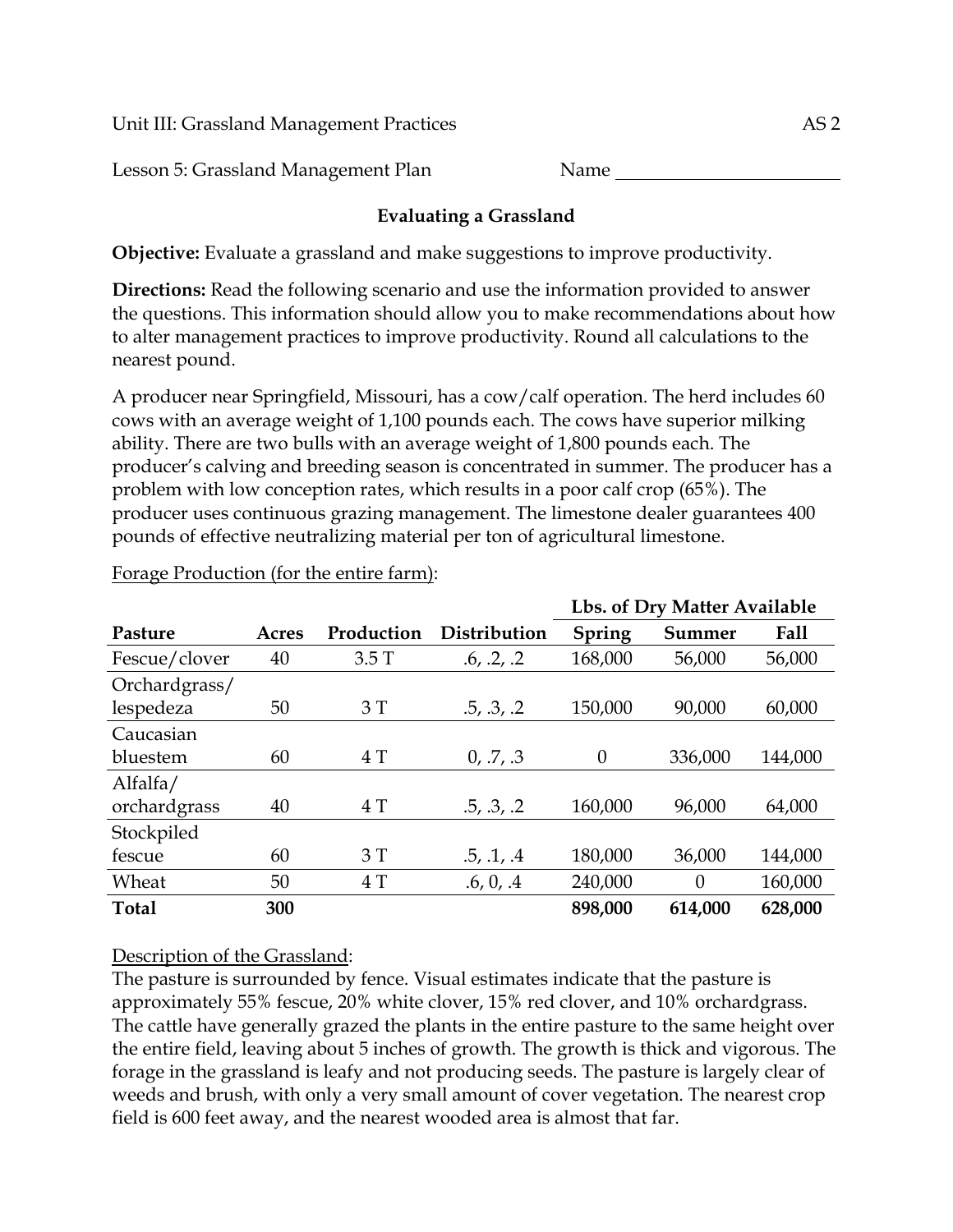University Extension Date: 5/1/97 University of Missouri-Columbia and the serial No. 59999 Serial No. 59999 Serial No. 59999 Serial No. 59999 Serial No

Lab No. G9000

University Extension

#### Soil Test Recommendations

#### For: MO Grassland Contest Example

|                                |                              |          | Field ID: Hilltop              |          |         |           | Sample No. 1                   |
|--------------------------------|------------------------------|----------|--------------------------------|----------|---------|-----------|--------------------------------|
|                                |                              |          | Acres                          | 20       |         |           |                                |
|                                |                              |          | Limed:                         |          | unknown |           | Not irrigated                  |
| <b>SOIL TEST INFORMATION</b>   |                              |          |                                | Ratings  |         |           |                                |
| Delta Lab Portageville         | Very Low                     | Low      | Medium                         | High     |         | Very High | Excess                         |
| 5.5<br>pHs                     | ******************           |          |                                |          |         |           |                                |
| Phosphorus<br>18<br>$Lbs/a$ P  | **************               |          |                                |          |         |           |                                |
| Potassium<br>Lbs/a K<br>210    | *************************    |          |                                |          |         |           |                                |
| Calcium<br>$Lbs/a$ Ca<br>1035  | **************************** |          |                                |          |         |           |                                |
| $Lbs/a$ Mg<br>Magnesium<br>350 | **************************** |          |                                |          |         |           |                                |
| $2.2 \%$<br>O. matter          | N. Acidity                   |          | $1.5 \text{ meq}/100 \text{g}$ |          |         | C.E.C.    | $5.8 \text{ meq}/100 \text{g}$ |
|                                | NUTRIENT REQUIREMEMNTS       |          | (Lbs/a)                        |          |         |           | <b>LIMESTONE</b>               |
| Cropping options               | Yield                        | N        | P <sub>2</sub> O <sub>5</sub>  | K2O      | Zn      | S         | suggestions                    |
| 004 COOL SEASON GRASS EST      |                              |          | 55                             | $\theta$ |         |           | <b>ENM</b>                     |
| 007 WARM SEASON GRASS EST      |                              | $\Omega$ | 35                             | 0        |         |           | 245                            |
| 019 COOL SEASON GR PAST        | $150 \text{ CD/A}$           | 90       | 35                             | 20       |         |           | EMG                            |
| 027 WARM SEASON GR PAST        | $150 \text{ CD/A}$           | 60       | 20                             | 20       |         |           | $\theta$                       |

Some herbicide labels list restrictions based on soil pH in water. Your sample has an estimated pH in water of 6.0. Use this value as a guide to the label. If you wish to have soil pH in water analyzed, contact your dealer or local Extension specialist listed below.

To determine limestone needed in tons/acre, divide your ENM requirement by the guarantee of your limestone dealer.

For COOL SEASON GRASS EST apply 245 lbs ENM.

For WARM SEASON GRASS EST apply 245 lbs ENM.

Soils testing high in P or K should be retested annually to determine when maintenance fertilizer should be applied.

When N requirement for cool season grass exceeds 90 lbs per acre, apply two-thirds in the period December through February and the remainder in August.

For warm season grass production, apply 60 lbs nitrogen per acre in early June.

*Limestone Dealer Guarantee = 400 lbs ENM per ton* 

Area Specialist: FARMER COPY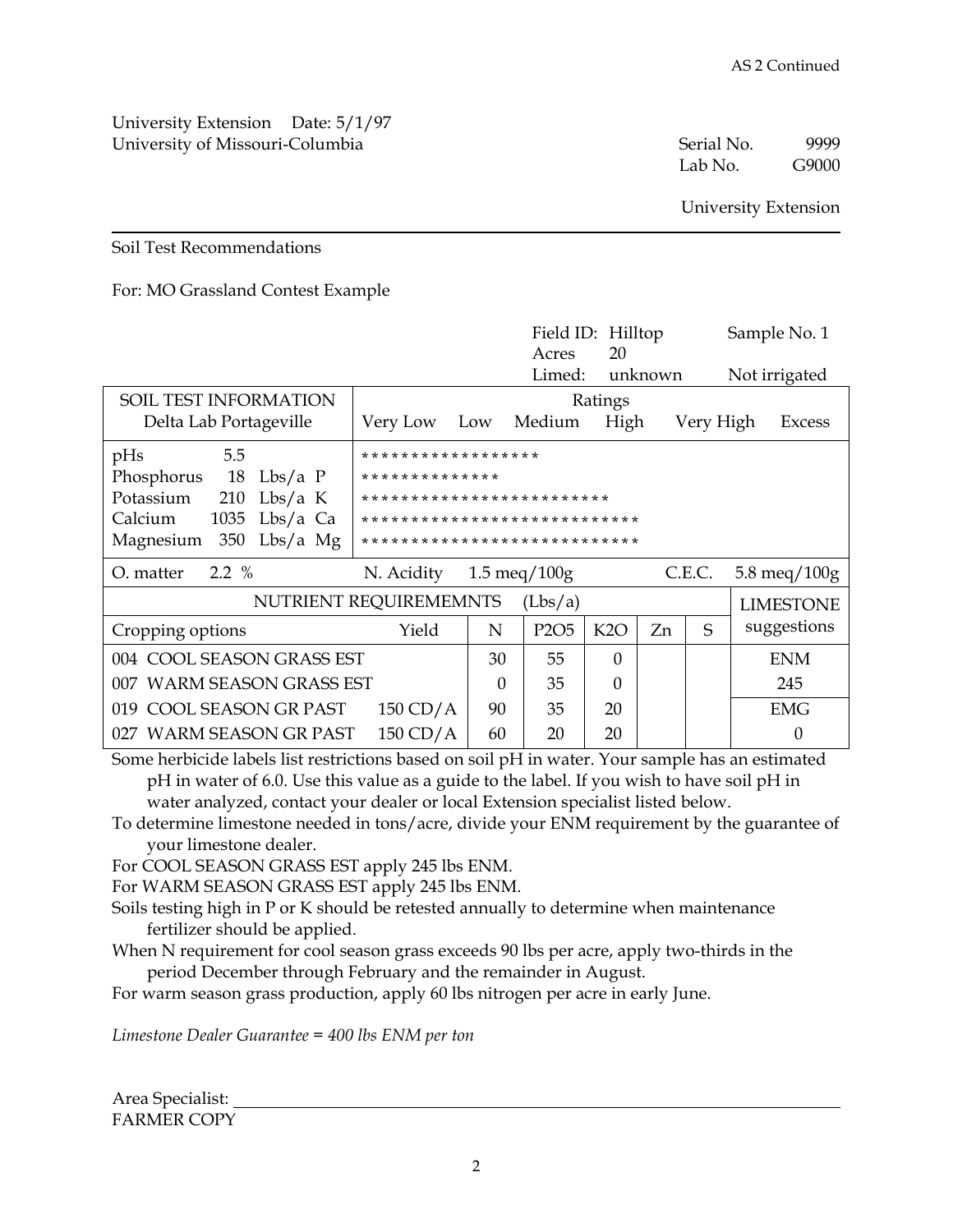University Extension **Date:** 5/1/97 University of Missouri-Columbia Serial No. 9999

Lab No. G9000

University Extension

#### Soil Test Recommendations

#### For: MO Grassland Contest Example

|                                |                              |                                | Field ID: Hilltop             |                  |         |           | Sample No. 1                   |
|--------------------------------|------------------------------|--------------------------------|-------------------------------|------------------|---------|-----------|--------------------------------|
|                                |                              |                                | Acres                         | 20               |         |           |                                |
|                                |                              |                                | Limed:                        |                  | unknown |           | Not irrigated                  |
| <b>SOIL TEST INFORMATION</b>   |                              |                                |                               | Ratings          |         |           |                                |
| Delta Lab Portageville         | Very Low                     | Low                            | Medium                        | High             |         | Very High | Excess                         |
| 5.5<br>pHs                     | ******************           |                                |                               |                  |         |           |                                |
| Phosphorus<br>18<br>$Lbs/a$ P  | **************               |                                |                               |                  |         |           |                                |
| Potassium<br>Lbs/a K<br>210    | *************************    |                                |                               |                  |         |           |                                |
| Calcium<br>$Lbs/a$ Ca<br>1035  | **************************** |                                |                               |                  |         |           |                                |
| $Lbs/a$ Mg<br>350<br>Magnesium | **************************** |                                |                               |                  |         |           |                                |
| $2.2 \%$<br>O. matter          | N. Acidity                   | $1.5 \text{ meq}/100 \text{g}$ |                               |                  |         | C.E.C.    | $5.8 \text{ meq}/100 \text{g}$ |
|                                | NUTRIENT REQUIREMEMNTS       |                                | (Lbs/a)                       |                  |         |           | <b>LIMESTONE</b>               |
| Cropping options               | Yield                        | N                              | P <sub>2</sub> O <sub>5</sub> | K <sub>2</sub> O | Zn      | S         | suggestions                    |
| 006 OVERSEEDING LEGUMES        |                              |                                | 55                            | $\Omega$         |         |           | <b>ENM</b>                     |
| 003 CLOVER, CLOV-GRASS EST     |                              |                                | 55                            | $\Omega$         |         |           | 440                            |
| 017 CLOVER, CL-GRASS PAST      | $150 \text{ CD/A}$           | $\Omega$                       | 35                            | 20               |         |           | <b>EMG</b>                     |
|                                |                              |                                |                               |                  |         |           | 0                              |

Some herbicide labels list restrictions based on soil pH in water. Your sample has an estimated pH in water of 6.0. Use this value as a guide to the label. If you wish to have soil pH in water analyzed, contact your dealer or local Extension specialist listed below.

To determine limestone needed in tons/acre, divide your ENM requirement by the guarantee of your limestone dealer.

For OVERSEEDING LEGUMES apply 440 lbs ENM.

For CLOVER/CLOVER-GRASS EST apply 440 lbs ENM.

Soils testing high in P or K should be retested annually to determine when maintenance fertilizer should be applied.

Do not use nitrogen on spring seedings of legumes after May 1st, because of potential weed competition.

*Limestone Dealer Guarantee = 400 lbs ENM per ton*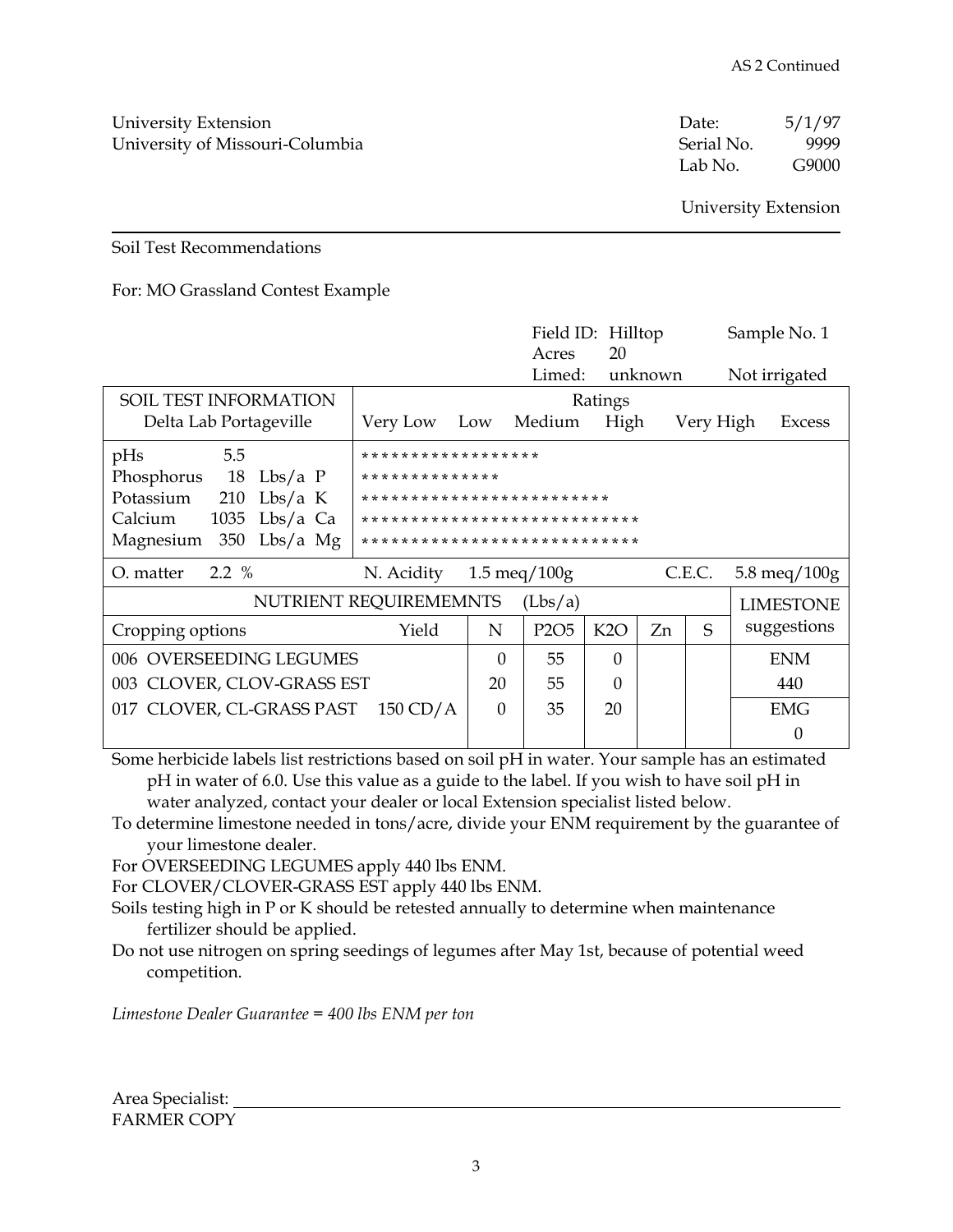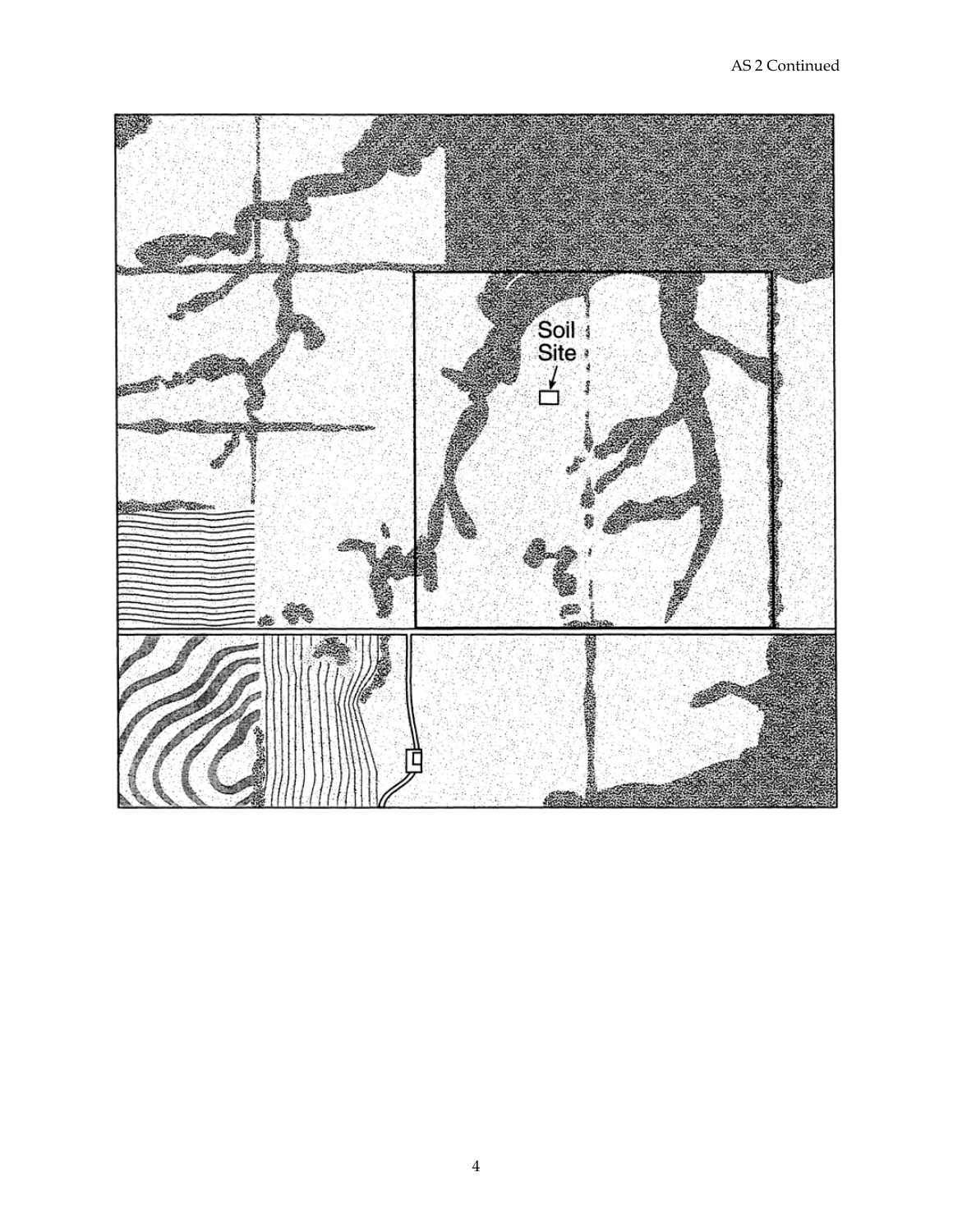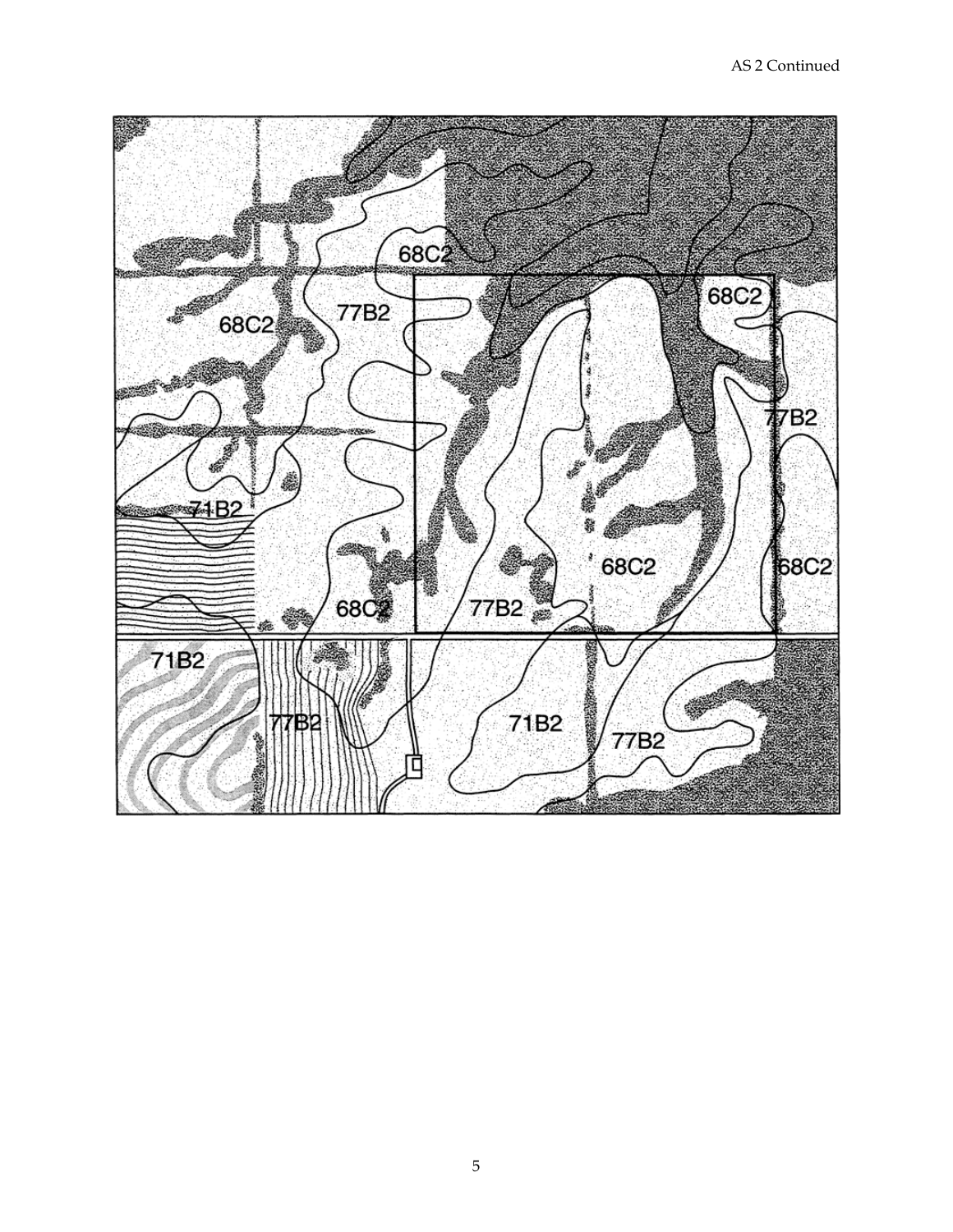#### **Moniteau Series** Soil Map Unit 38

| Depth class: Very deep<br>Position on the landform: High<br>Slope range: 0 to 2 percent | Drainage class: Poorly drained<br>Parent material: Loess and stream alluvium<br>Land Capability Classification: 4W | Landform: Flood plains<br>Permeability: Moderately slow |
|-----------------------------------------------------------------------------------------|--------------------------------------------------------------------------------------------------------------------|---------------------------------------------------------|
| Soil Depths                                                                             | <b>Available Water Capacity</b>                                                                                    | Permeability                                            |
| (Inches)                                                                                | $(\ln/\text{in range})$                                                                                            | (In/hr range)                                           |
| $0 - 7$                                                                                 | $0.21 - 0.23$                                                                                                      | $0.60 - 2.0$                                            |
| 7-14                                                                                    | $0.20 - 0.22$                                                                                                      | $0.60 - 2.0$                                            |
| 14-67                                                                                   | $0.18 - 0.20$                                                                                                      | $0.20 - 0.6$                                            |

**Taxonomic class**: Fine-silty, mixed, mesic Typic Endoaqualfs

## **Typical Pedon**

Moniteau silt loam, occasionally flooded, 200 feet north and 300 feet west of the southeast corner of sec. 29, T. 49 N., R. 11 W; Millersburg quadrangle lat. 38 degrees 59 minutes 34 seconds N. and long. 92 degrees 10 minutes 7 seconds W.

- Ap=0 to 7 inches; brown (10YR 4/3) silt loam, with common fine faint dark grayish brown (10YR 4/2) mottles, and few fine distinct mottles in pores; weak fine granular and weak very fine subangular blocky structure; friable; many very fine roots; strongly acid; abrupt smooth boundary.
- Ex=7 to 14 inches; light brownish gray (10YR 6/2) silt loam; weak fine platy structure parting to moderate very fine subangular blocky; brittle; firm; few fine iron and manganese concretions; few very fine roots; very strongly acid; clear smooth boundary.
- Btg1=14 to 32 inches; dark grayish brown (10YR 4/2) silty clay loam, with very dark grayish brown (10YR 3/2) faces of peds, and few medium faint brown (10YR 4/3) mottles; weak fine prismatic structure parting to moderate fine subangular blocky; firm; few faint and few distinct clay films; few silt coats; few very fine roots; very strongly acid; gradual smooth boundary.
- Btg2=32 to 51 inches; mixed dark grayish brown (10YR 4/2) and grayish brown (10YR 5/2) silt loam, with few vertical very dark grayish brown (10YR 3/2) faces of peds, and few fine faint brown (10YR 4/3) mottles; weak fine prismatic structure parting to moderate fine subangular blocky; firm; common distinct and few faint clay films; common silt coats; few very fine roots; very strongly acid; gradual smooth boundary.
- Btg3=51 to 67 inches; mixed dark grayish brown (10YR 4/2), grayish brown (10YR 5/2), and brown (10YR 4/3) silt loam; weak fine prismatic structure parting to weak fine subangular blocky structure; firm; common faint and distinct clay films; few faint silt coats; few very fine roots; very strongly acid.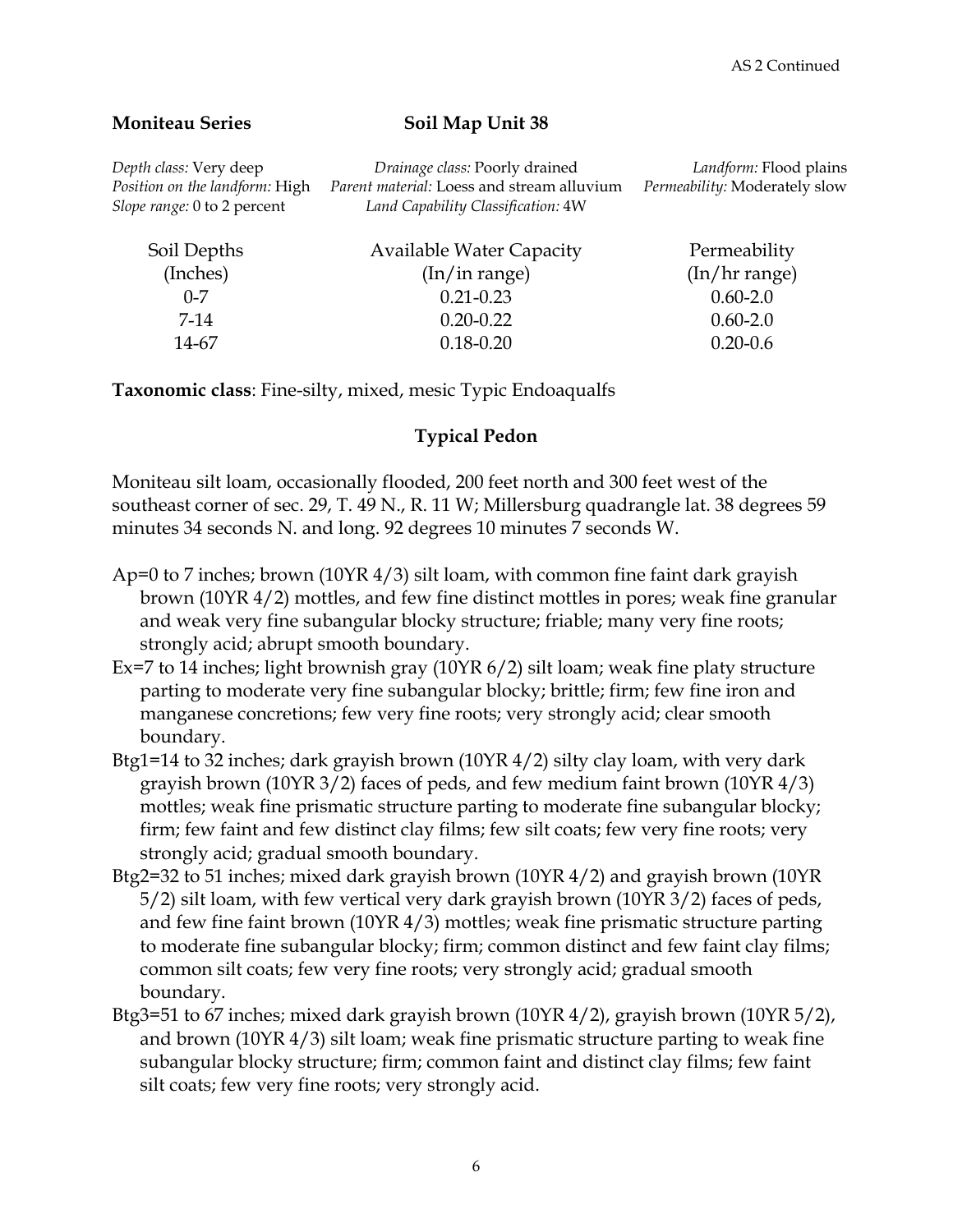### **Range in Characteristics**

Depth to the base of the argillic horizon ranges from 36 to 60 inches or more. The particle-size control section averages between 27 and 35 percent clay and 5 to 15 percent fine sand or coarser. The base of the albic horizon is less than 24 inches.

#### **Drainage and Permeability**

Poorly drained. Runoff is slow. Permeability is moderately slow. In undisturbed areas, there is an apparent water table that has an upper limit of 0.0 to 1.0 foot during November to May in most years.

#### **Use and Vegetation**

Most areas are used for cultivated crops or pasture. Native vegetation is mixed hardwoods.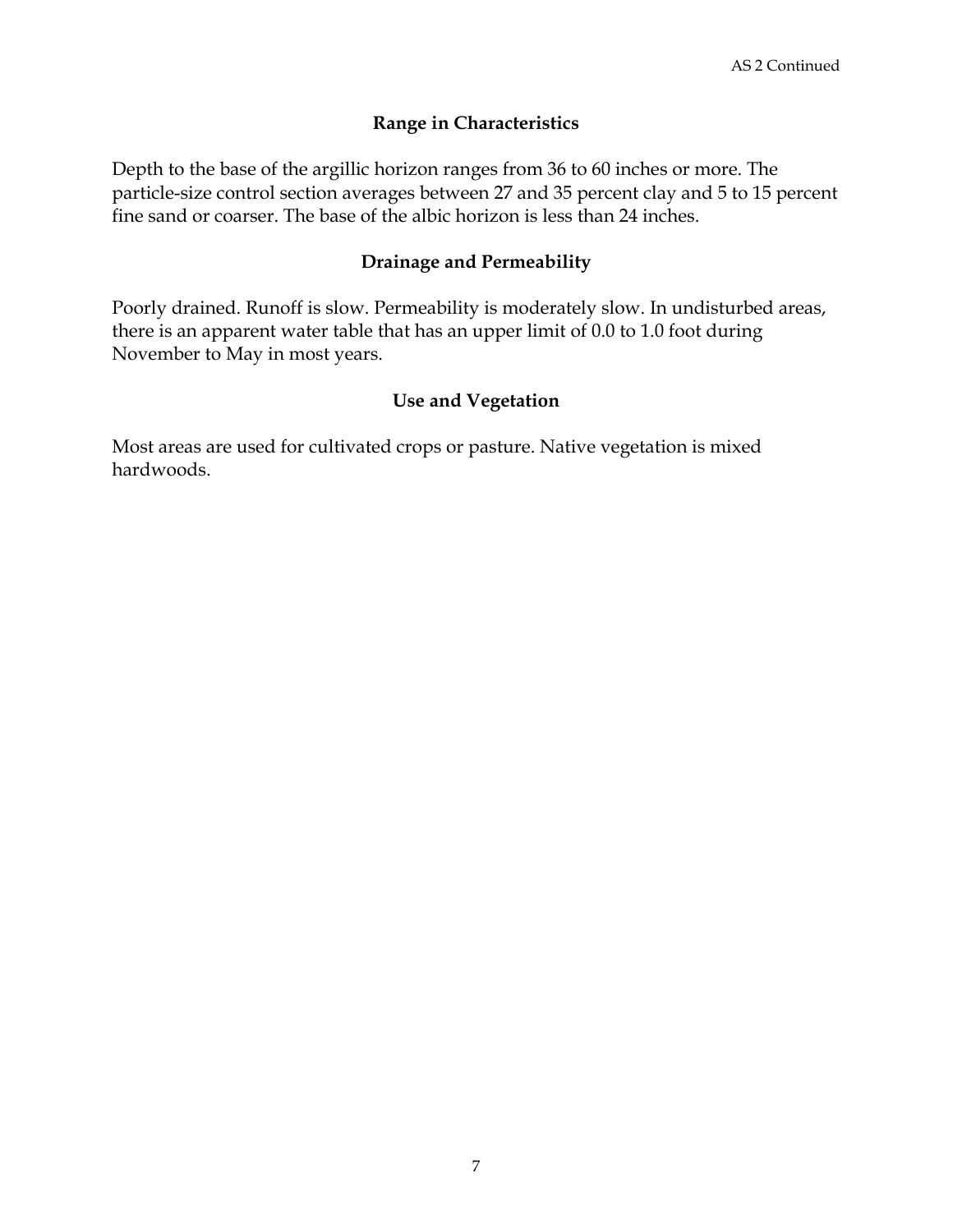#### **Keswick Series** Soil Map Unit 68C2

| Depth class: Very deep<br>Position on the landform: Side slope<br>Slope range: 5 to 9 percent | Drainage class: Moderately well drained<br>Parent material: Loess and underlying glacial till<br>Land Capability Classification: 3E | Landform: Uplands<br>Permeability: Slow |
|-----------------------------------------------------------------------------------------------|-------------------------------------------------------------------------------------------------------------------------------------|-----------------------------------------|
| Soil Depths<br>(Inches)                                                                       | <b>Available Water Capacity</b><br>$(ln/$ in range)                                                                                 | Permeability<br>$(\ln/\ln r$ range)     |
| $0 - 7$                                                                                       | $0.17 - 0.22$                                                                                                                       | $0.60 - 2.0$                            |

**Taxonomic class:** Fine, montmorillonitic, mesic Aquertic Chromic Hapludalfs

 7-32 0.11-0.15 0.60-0.2 32-60 0.12-0.16 0.20-0.6

#### **Typical Pedon**

Keswick silt loam, 5 to 9 percent slopes, eroded, 1400 feet east and 1600 feet south of the northwest corner of sec. 27, T. 49 N., R. 11 W; Hallsville quadrangle lat. 39 degrees 0 minutes 11 seconds N. and long. 92 degrees 8 minutes 10 seconds W.

- Ap=0 to 7 inches; brown (10YR 4/3) silt loam, pale brown (10YR 6/3) dry; few masses of Bt1 in lower part; moderate medium subangular blocky structure parting to moderate fine subangular blocky; friable; many fine roots; strongly acid; clear smooth boundary.
- 2Bt1=7 to 13 inches; strong brown (7.5YR 5/6) clay; many medium prominent red (2.5YR 4/6) iron masses; moderate medium subangular blocky structure parting to moderate fine subangular blocky; firm; common faint clay films on faces of peds; common fine roots; common fine and medium sand grains; very strongly acid; clear smooth boundary.
- 2Bt2=13 to 20 inches; brown (7.5YR 5/4) clay; many medium prominent red (2.5YR 4/6) iron masses; common fine distinct light brownish gray (10YR 6/2) iron depletions; moderate medium subangular blocky structure parting to moderate fine subangular blocky; firm; common faint clay films on faces of peds; common fine roots; common fine and medium sand grains; very strongly acid; clear smooth boundary.
- 2Btg1=20 to 32 inches; grayish brown (10YR 5/2) clay loam, many medium prominent strong brown (7.5YR 5/6) and common medium prominent yellowish red (5YR 5/6) iron masses; weak medium prismatic structure parting to moderate medium subangular blocky; firm; common faint clay films on faces of peds, few very fine roots; common fine sand grains; very strongly acid; gradual smooth boundary.
- 2Btg2=32 to 44 inches; gray (10YR 5/1) clay loam, common medium prominent strong brown (7.5YR 5/6) iron masses; weak medium prismatic structure parting to weak medium subangular blocky; firm; common faint clay films on faces of peds, few very fine roots; common fine sand grains; very strongly acid; diffuse boundary.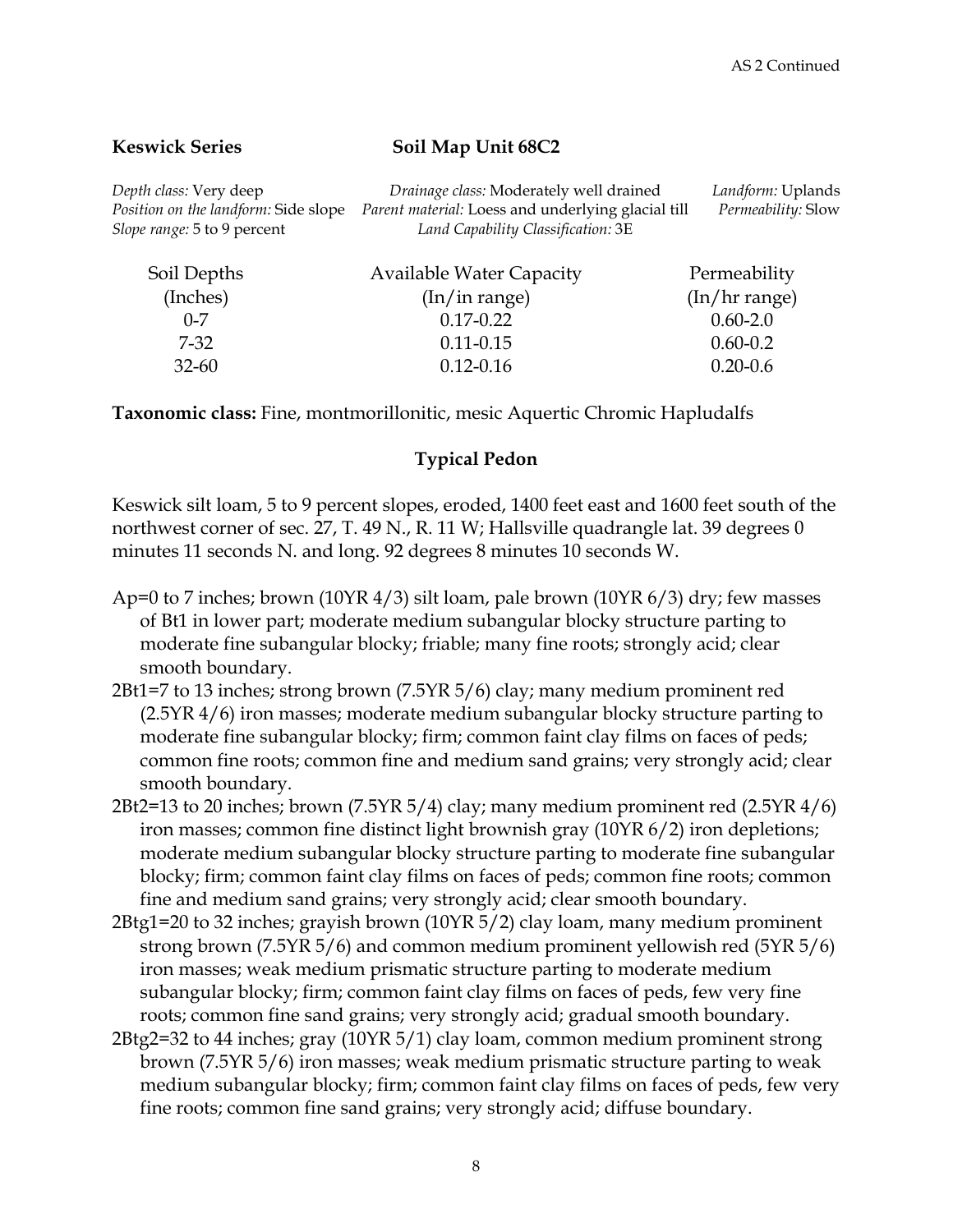2Btg3=44 to 60 inches; grayish brown (2.5YR 5/2), clay loam, common medium prominent strong brown (7.5YR 5/6) iron masses; weak medium prismatic structure parting to weak medium subangular blocky; very firm; few faint clay films on faces of peds; common fine sand grains; very strongly acid.

### **Range in Characteristics**

Masses of soft calcium carbonate are typically deeper than 48 inches. Typically, a pebble band is above a depth of 10 to 20 inches.

#### **Drainage and Permeability**

Moderately well drained. Runoff is medium to rapid. Permeability is slow. Where more permeable soils formed in loess are upslope, Keswick soils commonly have seepy spots in wet seasons; but in years of average rainfall this is not a hazard to use of the soil.

#### **Use and Vegetation**

Most areas are pasture or open woods. Some areas are used for cropland. Corn, oats and meadows are grown. Native vegetation is deciduous trees.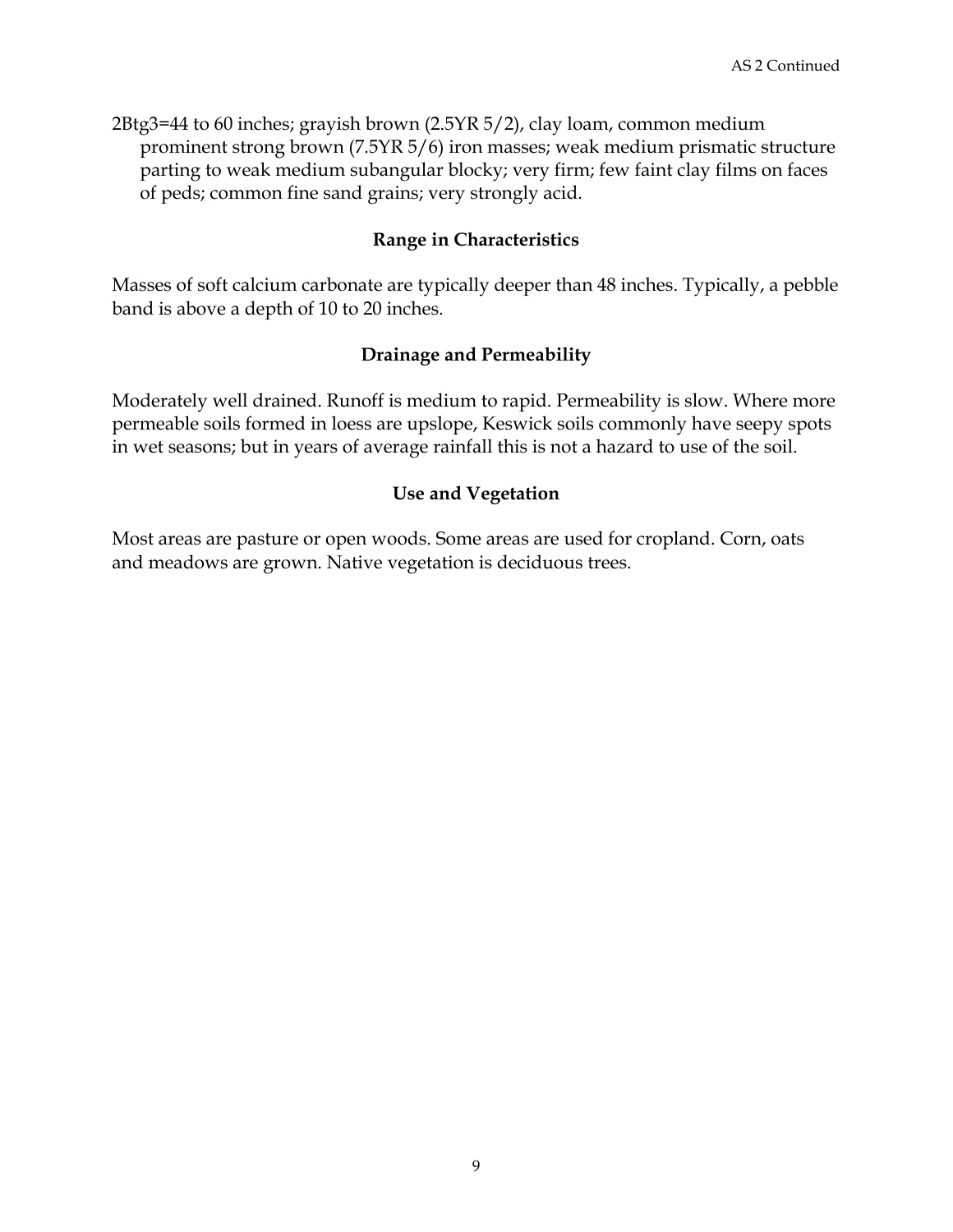| <b>Leonard Series</b>                                                                                                        | Soil Map Unit 71B2                                                                                                                             |                                         |
|------------------------------------------------------------------------------------------------------------------------------|------------------------------------------------------------------------------------------------------------------------------------------------|-----------------------------------------|
| Depth class: Very deep<br>Position on the landform:<br>Side slopes & heads<br>of drainageways<br>Slope range: 2 to 6 percent | Drainage class: Poorly drained<br>Parent material:<br>Loess & underlying glacial till<br>or pedisediment<br>Land Capability Classification: 3E | Landform: Uplands<br>Permeability: Slow |
|                                                                                                                              |                                                                                                                                                |                                         |
| Soil Depths                                                                                                                  | <b>Available Water Capacity</b>                                                                                                                | Permeability                            |
| (Inches)                                                                                                                     | (ln/in range)                                                                                                                                  | $(\ln/\ln r$ range)                     |
| $0 - 7$                                                                                                                      | $0.22 - 0.24$                                                                                                                                  | $0.60 - 2.0$                            |
| $7-12$                                                                                                                       | $0.11 - 0.13$                                                                                                                                  | $0.06 - 0.2$                            |
| $12 - 40$                                                                                                                    | $0.10 - 0.12$                                                                                                                                  | $0.06 - 0.2$                            |
| 40-78                                                                                                                        | $0.11 - 0.14$                                                                                                                                  | $0.06 - 0.2$                            |
|                                                                                                                              |                                                                                                                                                |                                         |

**Taxonomic class:** Fine, montmorillonitic, mesic Vertic Epiaqualfs

## **Typical Pedon**

Leonard silty clay loam, 2 to 6 percent slopes, eroded, 2650 feet east and 1600 feet north of the southwest corner of sec. 4, T. 51 N., R. 11 W

- Ap=0 to 7 inches; very dark grayish brown (10YR 3/2) silty clay loam, grayish brown (10YR 5/2) dry; weak fine granular structure; friable; common very fine roots; neutral; abrupt smooth boundary.
- Btg1=7 to 12 inches; dark gray (10YR 4/1) silty clay; few fine prominent yellowish red (5YR 4/6) and common fine distinct yellowish brown (10YR 5/6) mottles; moderate fine subangular blocky structure; firm; few very fine roots; common distinct clay films on faces of peds; very strongly acid; clear smooth boundary.
- Btg2=12 to 20 inches; dark gray (10YR 4/1) silty clay; many fine distinct yellowish brown (10YR 5/6) mottles; weak fine subangular blocky structure; firm; few very fine roots; many distinct clay films on faces of peds; very strongly acid; gradual smooth boundary.
- Btg3=20 to 26 inches; gray (10YR 5/1) silty clay loam, few fine prominent yellowish red (5YR 5/6) and many fine prominent strong brown (7.5YR 4/6) mottles; weak fine subangular blocky structure; firm; few very fine roots; many distinct clay films on faces of peds; strongly acid; clear smooth boundary.
- 2Btg4=26 to 40 inches; gray (10YR 5/1) silty clay loam, few fine prominent yellowish red (5YR 4/6) mottles; weak medium prismatic structure parting to weak medium subangular blocky; firm; 15.0 percent sand; many distinct clay films on faces of peds, strongly acid; clear smooth boundary.
- 2Btg5=40 to 78 inches; gray (10YR 5/1), silty clay loam, common fine prominent strong brown (7.5YR 4/6) mottles; weak medium prismatic structure parting to weak fine subangular blocky; firm; 15.0 percent sand; few faint clay films in root channels and few iron-manganese stains; strongly acid.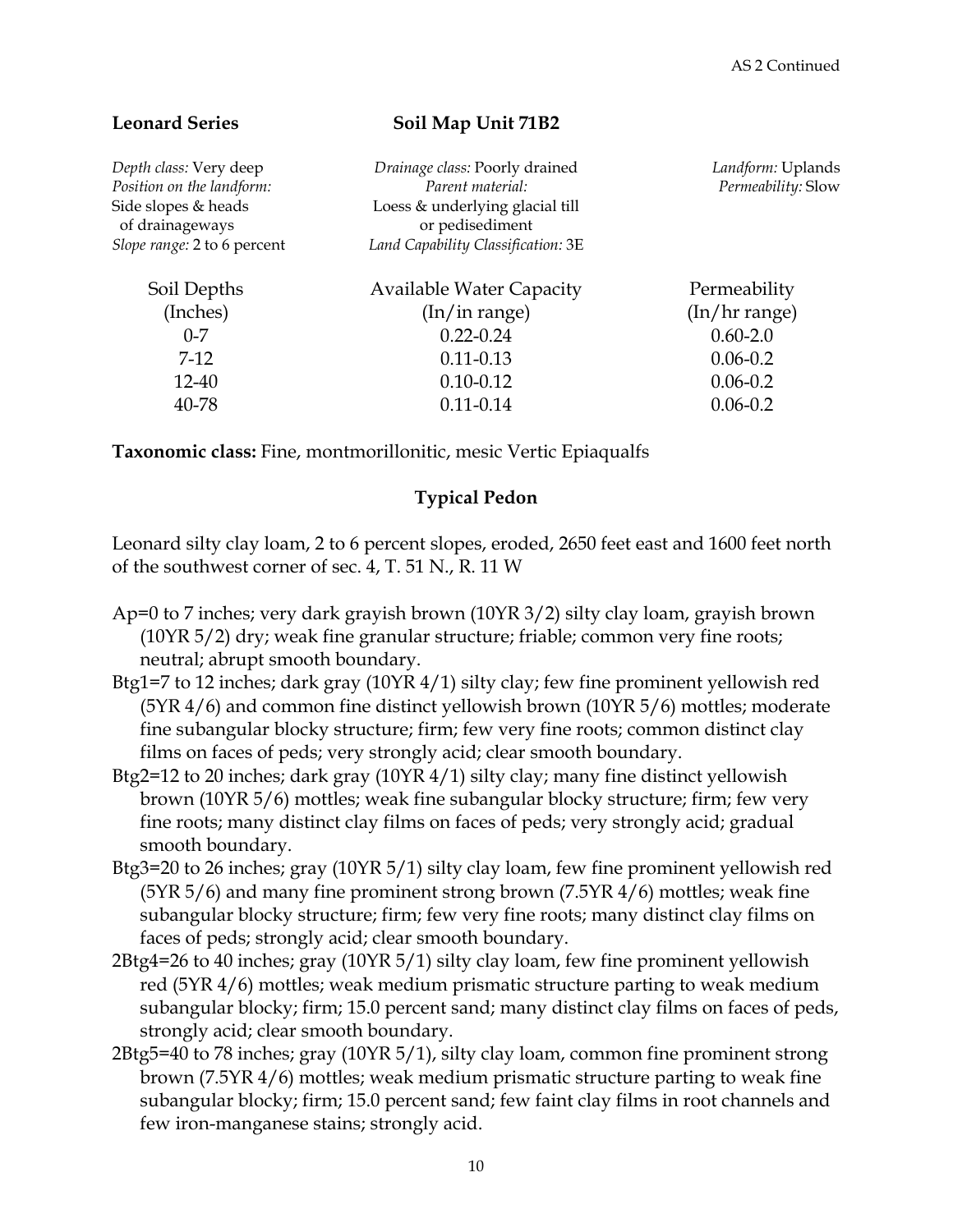### **Range in Characteristics**

Depth to the paleosol is 12 to 30 inches. The lower part of the solum has about 10 percent or more sand. These soils have deep wide cracks during dry seasons, usually summer months.

### **Drainage and Permeability**

Poorly drained. Runoff is medium. Permeability is slow. In undisturbed areas there is a perched water table that has an upper limit of 0.5 to 1.5 feet during November to April in most years.

#### **Use and Vegetation**

Most areas are used for cultivated crops or hay and pasture. Native vegetation is mixed trees and grasses.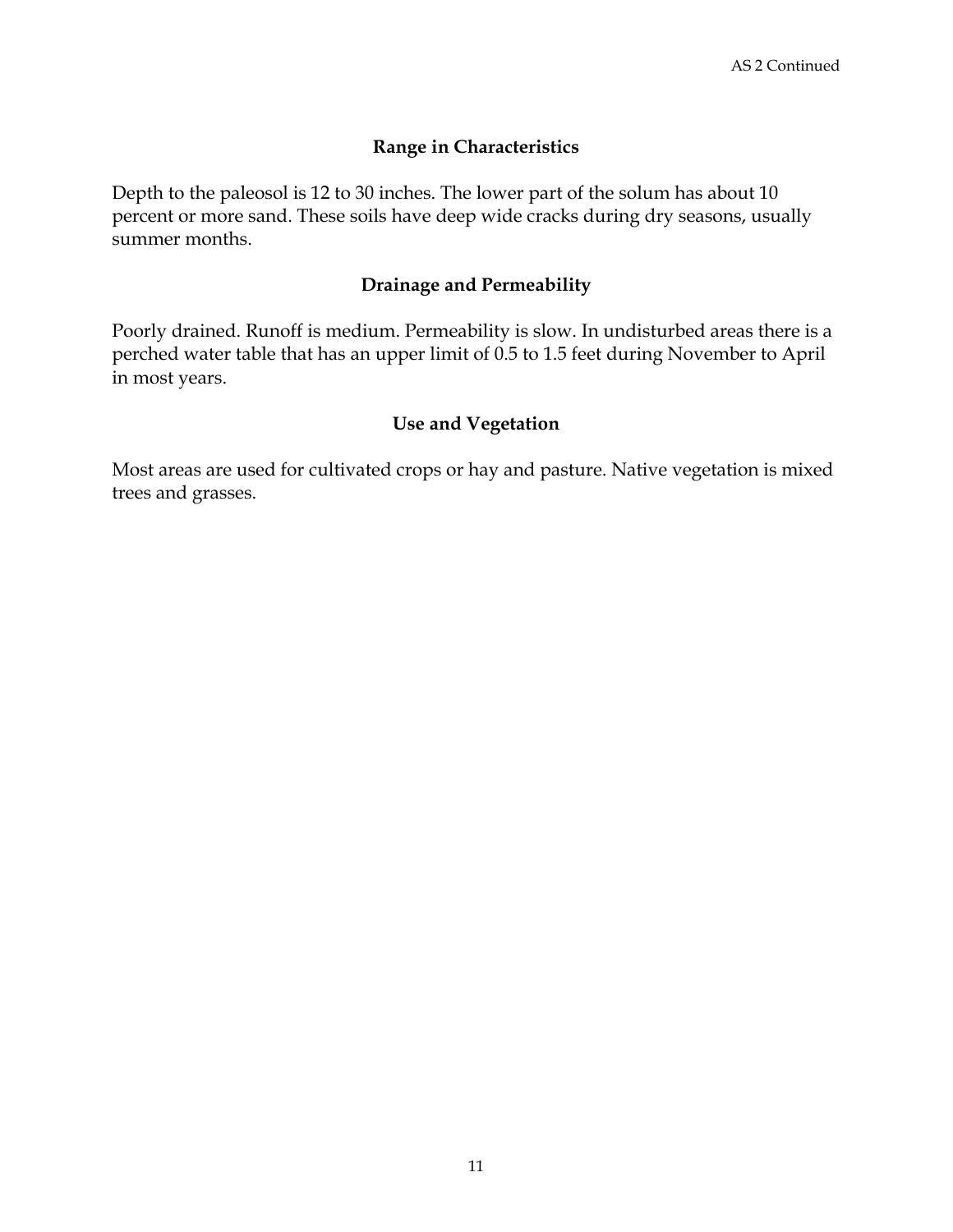#### **Mexico Series** Soil Map Unit 77B2

| Depth class: Very deep<br>Position on the landform:<br>Broad interfluves and divides<br>Slope range: 1 to 3 percent | Drainage class: Somewhat poorly drained<br>Parent material:<br>Loess and underlying pedisediment<br>Land Capability Classification: 3E | Landform: Uplands<br>Permeability: Very slow |
|---------------------------------------------------------------------------------------------------------------------|----------------------------------------------------------------------------------------------------------------------------------------|----------------------------------------------|
| Soil Depths                                                                                                         | <b>Available Water Capacity</b>                                                                                                        | Permeability                                 |
| (Inches)                                                                                                            | $(\ln/\text{in range})$                                                                                                                | (In/hr range)                                |
| $0-9$                                                                                                               | $0.22 - 0.24$                                                                                                                          | $0.60 - 2.0$                                 |
| $9-14$                                                                                                              | $0.12 - 0.16$                                                                                                                          | $0.20 - 0.6$                                 |
| 14-25                                                                                                               | $0.08 - 0.12$                                                                                                                          | $0.00 - 0.06$                                |
| $25 - 43$                                                                                                           | $0.12 - 0.16$                                                                                                                          | $0.06 - 0.2$                                 |
| 43-79                                                                                                               | $0.12 - 0.18$                                                                                                                          | $0.00 - 0.06$                                |
|                                                                                                                     |                                                                                                                                        |                                              |

**Taxonomic class:** Fine, montmorillonitic, mesic Vertic Epiaqualfs

#### **Typical Pedon**

Mexico silt loam, 1 to 3 percent slopes, 500 feet east and 2200 feet south of the northwest corner of sec. 9, T. 49 N., R. 11 W; Hallsville quadrangle; lat. 39 degrees 2 minutes and 11 seconds N. and long. 92 degrees 9 minutes and 25 seconds W.

- Ap=0 to 9 inches; very dark grayish brown (10YR 3/2) silty loam, grayish brown (10YR 5/2) dry; weak medium granular structure; very friable; many fine and very fine roots; neutral; clear smooth boundary.
- BE=9 to 14 inches; grayish brown (10YR 5/2) silty clay loam; few fine prominent red (2.5YR 4/6) iron masses; moderate fine subangular blocky structure; very friable; common faint clay depletions; common fine and very fine roots; very strongly acid; clear smooth boundary.
- Btg1=14 to 25 inches; dark grayish brown (10YR 4/2) silty clay; many fine prominent red (2.5YR 4/6) iron masses; moderate medium subangular blocky structure parting to moderate fine subangular blocky; firm; common faint clay films on faces of peds; few fine and common very few fine roots; very strongly acid; gradual smooth boundary.
- Btg2=25 to 32 inches; grayish brown (2.5YR 5/2) silty clay; many coarse prominent strong brown (7.5YR 4/6) iron masses; moderate medium subangular blocky structure; firm; common fine iron and manganese stains; few faint clay films on faces of peds; few very fine roots; very strongly acid; gradual smooth boundary.
- Btg3=32 to 43 inches; grayish brown (10YR 5/2) silty clay loam; common fine prominent strong brown (7.5YR 4/6) iron masses; moderate medium subangular blocky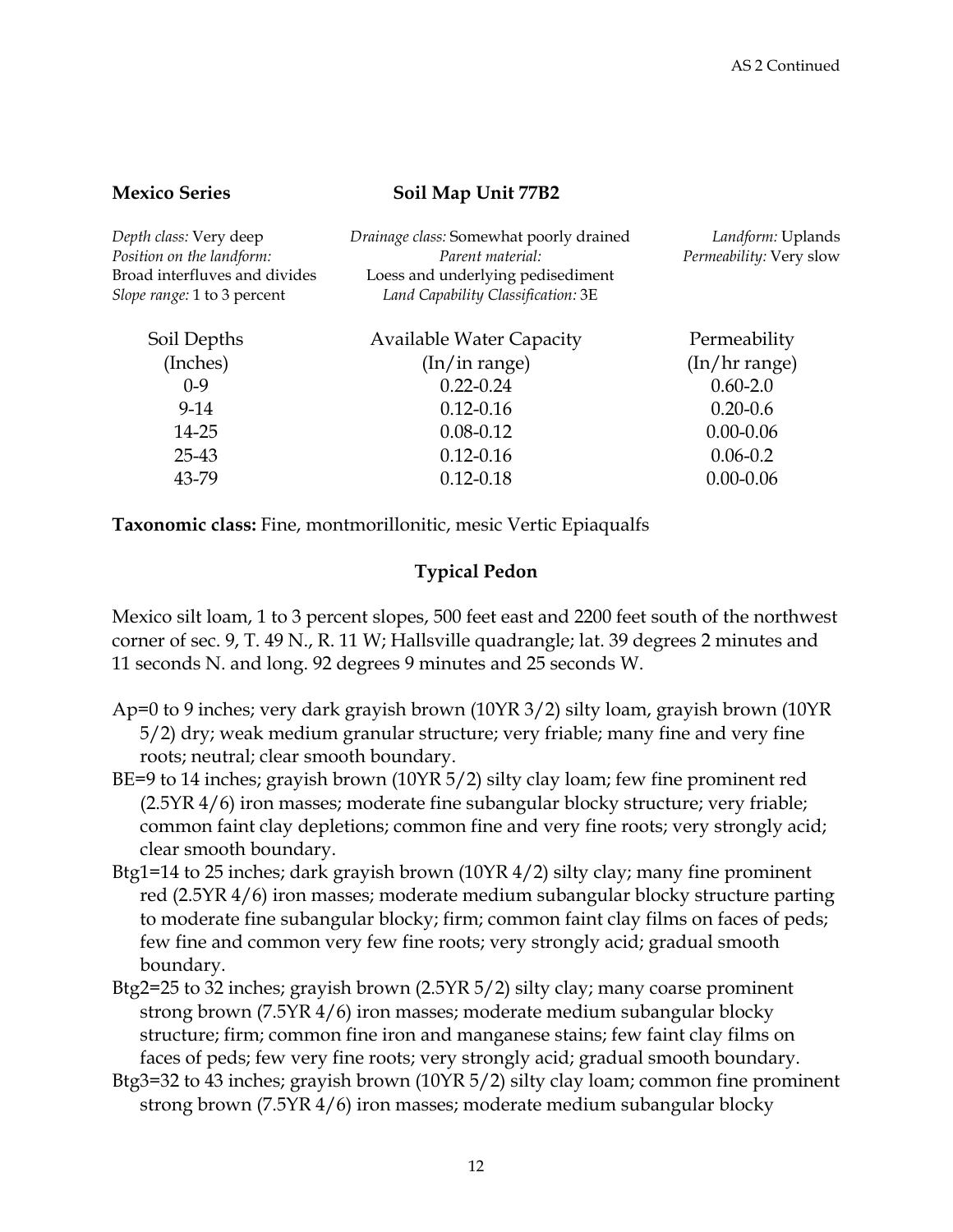structure; firm; few faint clay films on faces of peds; common fine iron and manganese stains; few very fine roots; very strongly acid; clear smooth boundary. 2Btg4=43 to 79 inches; gray (10YR 5/1) silty clay loam; many fine prominent strong brown (7.5YR 4/6) iron masses; weak medium prismatic structure parting to weak

medium subangular blocky; firm; few faint clay films on faces of peds; very few very fine roots; few very fine sand grains; strongly acid.

### **Range in Characteristics**

At least one subhorizon contains more than 52 percent clay. Some pedons have 2 Btg or 2 BCg horizons. Depth to the top of the lithologic discontinuity is 30 to 60 inches.

## **Drainage and Permeability**

Somewhat poorly drained. Runoff is medium. Permeability is very slow. In undisturbed areas, a perched water table has an upper limit of 0.0 to 1.5 feet during November to May in most years.

# **Use and Vegetation**

Most areas are used to grow corn, soybeans, and small grains. Native vegetation is prairie grasses and mixed hardwoods.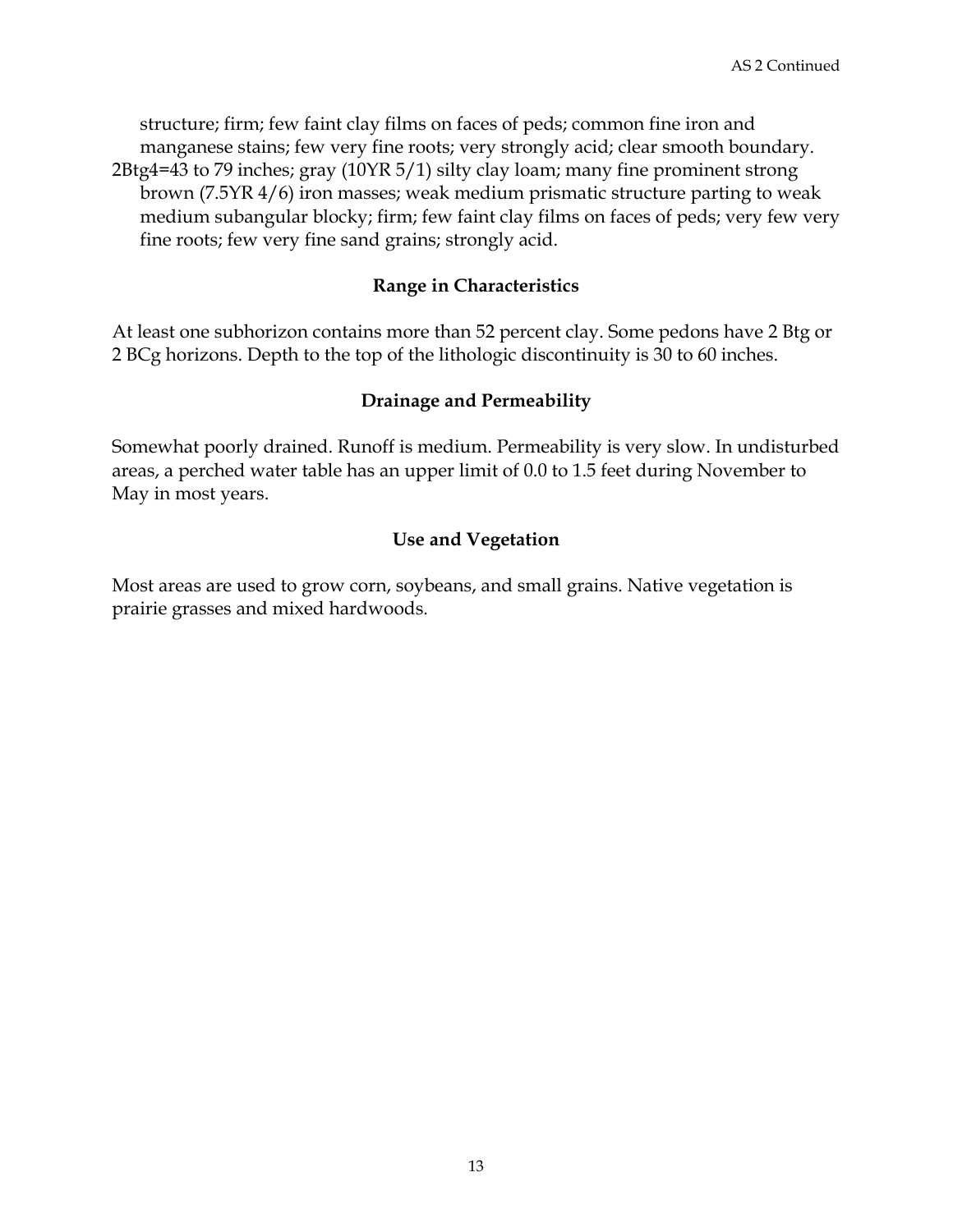### **Evaluation of Grassland Condition:**

- 1. What is the pasture type?
	- a. Tall fescue (90% or more)
	- b. Mixed cool-season grass (10% legumes or less)
	- c. Cool-season grass dominant (10 to 25% legumes or other grasses)
	- d. Cool-season grass and legumes (26 to 60% legumes)
	- e. Legumes dominant (75% legumes or more)
	- f. Warm-season grasses dominant (other species 25% or less)
- 2. What is the average growth stage of the dominant forage species?
	- a. Vegetative
	- b. Boot or bud
	- c. Heading or bloom
	- d. Mature
	- e. Dormant
- 3. What best describes the grazing pressure and condition of the pasture?
	- a. Overgrazed
	- b. Spot grazed
	- c. Evenly grazed
	- d. Undergrazed
- 4. Is weed or brush control needed other than by grazing or soil fertility management?
	- a. Yes
	- b. No
- 5. What soil  $pH<sub>s</sub>$  is recommended for this pasture?
	- a. 4.5 5.0
	- b. 5.1 5.5
	- c. 5.6 6.0
	- d. 6.1 6.5
	- e. 6.6 7.0
	- f. 7.1 7.5
- 6. What fertilizer rate is recommended for this pasture? (Use the correct crop option identification number to answer this question.) \_\_\_\_\_\_\_\_\_\_\_\_\_\_\_\_\_\_\_\_\_\_\_\_\_\_\_\_\_\_\_\_
- 7. What limestone rate is recommended for this pasture in tons per acre?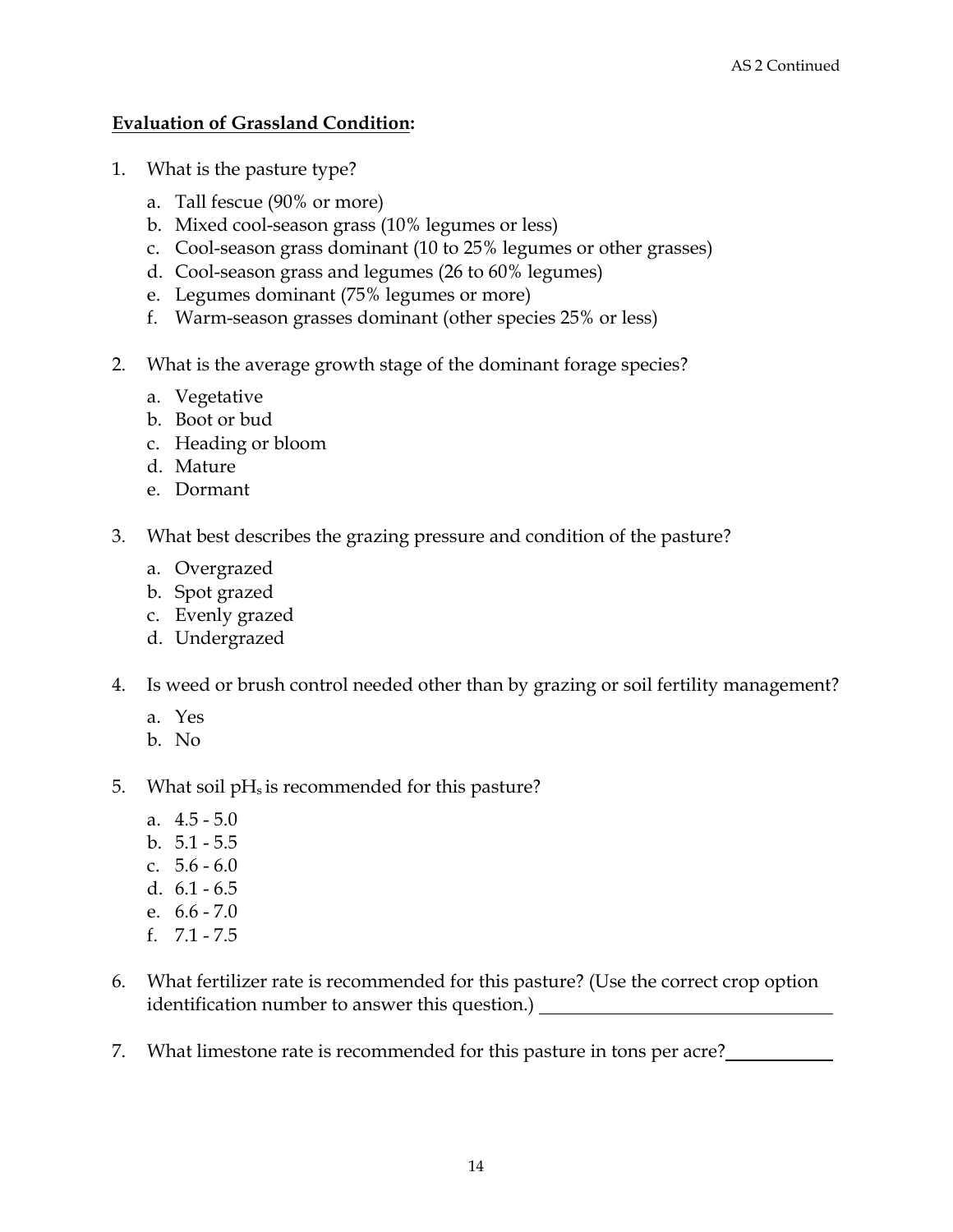## **Soil Evaluation:**

### **Identify the soil series using the maps. Use the information provided in the series description to answer the following questions.**

- 8. What is the surface texture?
	- a. Sand
	- b. Sandy loam
	- c. Loam or silt loam
	- d. Clay loam or silty clay loam
- 9. What is the chert and gravel content of the surface layer? (Indicated in the narrative description of the soil.)
	- a. <15% (no coarse fragment modifier such as sand, silt, or clay)
	- b. 15 <35% cherty or gravelly
	- c. 35 <60% very cherty or very gravelly
	- d. >60% extremely cherty or extremely gravelly
- 10. What is the slope? (If slope ranges do not match, use the average slope.)
	- a. 0 <2% nearly level
	- b. 2 <5% gently sloping
	- c. 5 <9% sloping
	- d. 9 <14% strongly sloping
	- e. 14 <25% steep
	- f. >25% very steep
- 11. What is the depth of soil (or zone) limiting rooting depth?
	- a. 40 60+ inches deep or very deep
	- b. 20 <40 inches
	- c. 10 <20 inches shallow
	- d. 0 <10 inches very shallow
- 12. What is the drainage class?
	- a. Very poorly drained
	- b. Poorly drained
	- c. Somewhat poorly drained
	- d. Moderately well drained
	- e. Well drained
	- f. Somewhat excessively drained
	- g. Excessively drained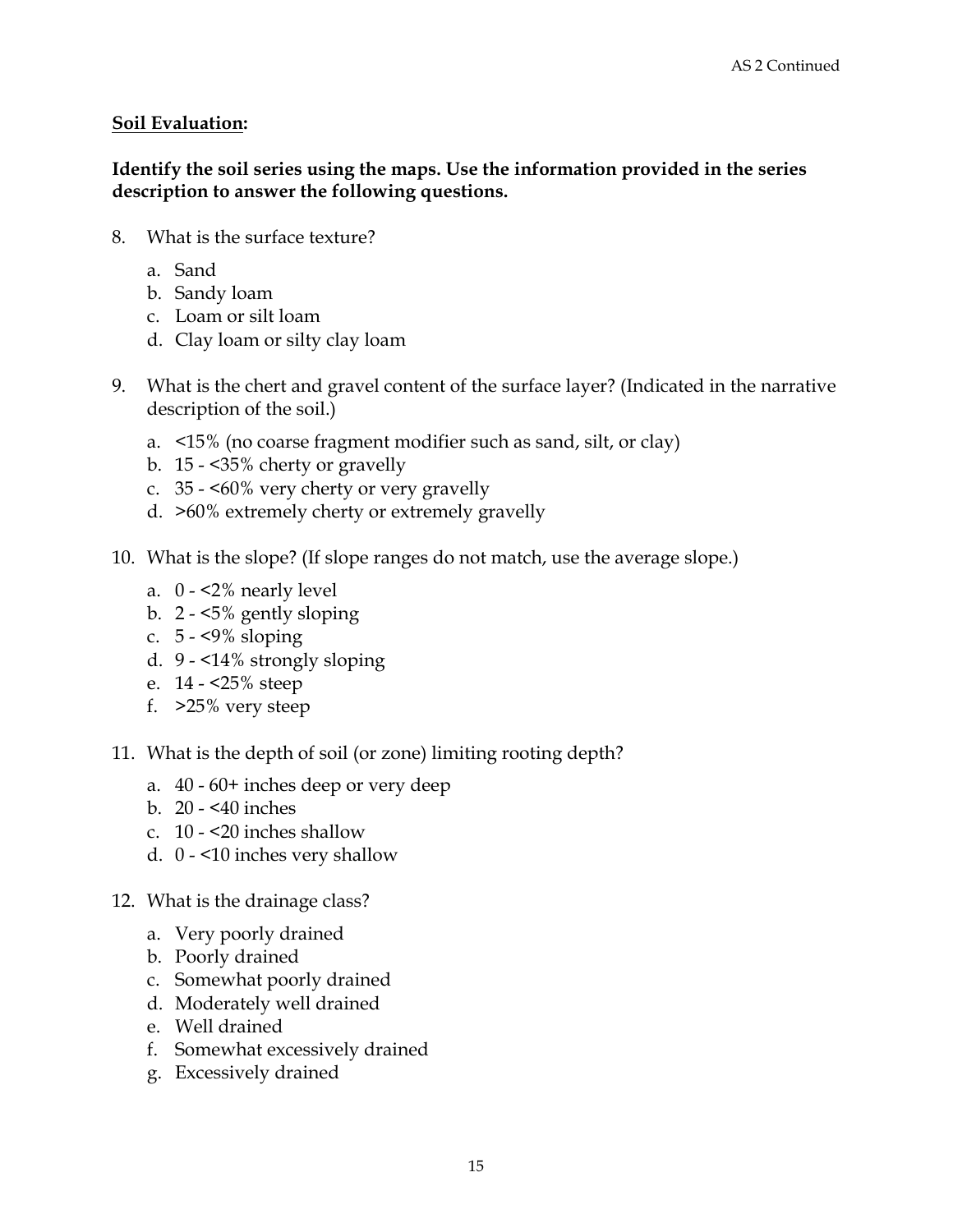- 13. What is the depth of the surface layer?
	- a. 0 2 inches
	- b. 3 6 inches
	- c. 7 10 inches
	- d.  $10+$  inches
- 14. What is the permeability of the most limiting layer or to 60 inches?

| Inches/Hour     | Class            |
|-----------------|------------------|
| a. $< 0.06$     | very slow        |
| b. $0.06 - 0.2$ | slow             |
| c. $0.2 - 5.6$  | moderately slow  |
| d. $0.6 - 2.0$  | moderate         |
| e. $2.0 - 5.0$  | moderately rapid |
| f. $6.0 - 20.0$ | rapid            |
| g. > 20.0       | very rapid       |

- 15. What is the available water capacity to the most limiting layer or to 60 inches?  **Note**: To find the available water capacity, multiply the number of inches in each layer of soil by the average of the inches of available water capacity in each layer. Then find the sum of the layers or to 60 inches.
	- a.  $0 3$  very low
	- b.  $3 5$  low
	- c. 6 <9 moderate
	- d. 9 <12 high
	- e. 12+ very high
- 16. What is the land capability class?
	- a. Class I
	- b. Class II
	- c. Class III
	- d. Class IV
	- e. Class V
	- f. Class VI
	- g. Class VII
	- h. Class VIII
- 17. What are the major factors, if any, that keep the area out of Class I?
	- a. S (stoniness, shallowness, droughtiness)
	- b. W (wetness and/or flooding)
	- c. E (erosion)
	- d. None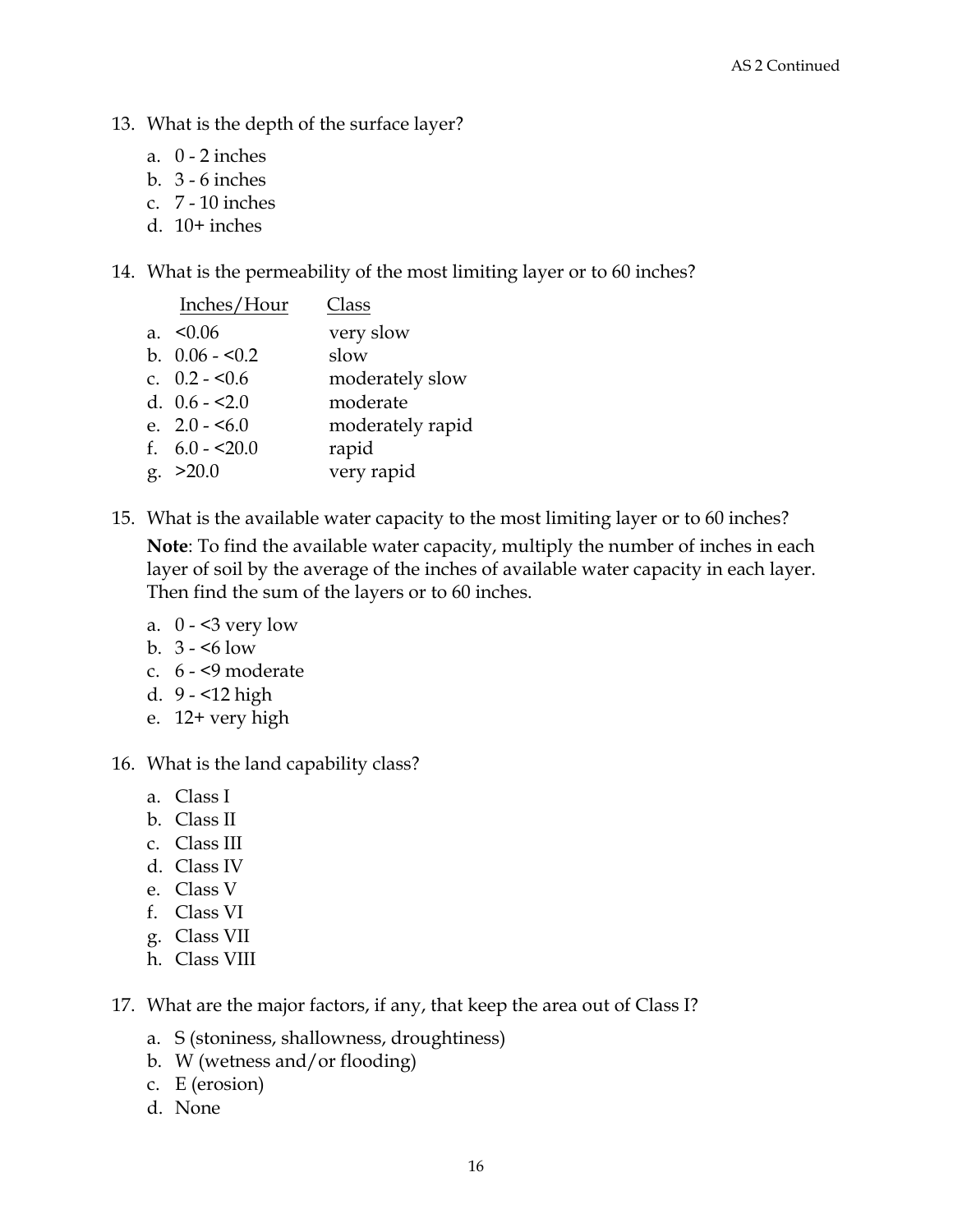#### **Forage Adaptation:**

**Use Table 1 titled "Species Compatibility to Pasture Suitability Groups for Pasture and Hayland Planting," found in** *Pasture and Hayland Planting Standard (512),* **from Section IV, Part B: Conservation Practices, of the NRCS** *Field Office Technical Guide* **(available at the local NRCS office or at** http://www.nrcs.usda.gov/technical/efotg/**) to answer the following question. Put an "X" in the appropriate blank to indicate whether or not the forage is adapted to the soil drainage class.** 

| 18. | <b>Forage</b>             | Adapted | Not Adapted |
|-----|---------------------------|---------|-------------|
|     | a. Alfalfa                |         |             |
|     | b. Annual lespedeza       |         |             |
|     | c. Caucasian bluestem     |         |             |
|     | d. Red clover             |         |             |
|     | e. White or ladino clover |         |             |
|     | f. Big bluestem           |         |             |
|     | g. Tall fescue            |         |             |
|     | h. Indiangrass            |         |             |
|     | i. Orchardgrass           |         |             |
|     | Switchgrass               |         |             |

#### **Wildlife Habitat Evaluation:**

- 19. What is the extent of the border?
	- a. No border within fenced area
	- b. Border along one side
	- c. Border along two sides
	- d. Border along three sides
	- e. Border around entire field
- 20. What is the percent of the field covered by winter or escape cover (including brushy draws, brush piles, fallen logs, etc.)?
	- a. No cover is present.
	- b. One to 10% of the field has winter/escape cover.
	- c. The field is less than 10 acres in size.
- 21. What is the percent canopy coverage of shrubs and herbaceous vegetation 6 to 18 inches tall?
	- a. Less than 25% coverage
	- b. 26 to 75% coverage
	- c. More than 76% coverage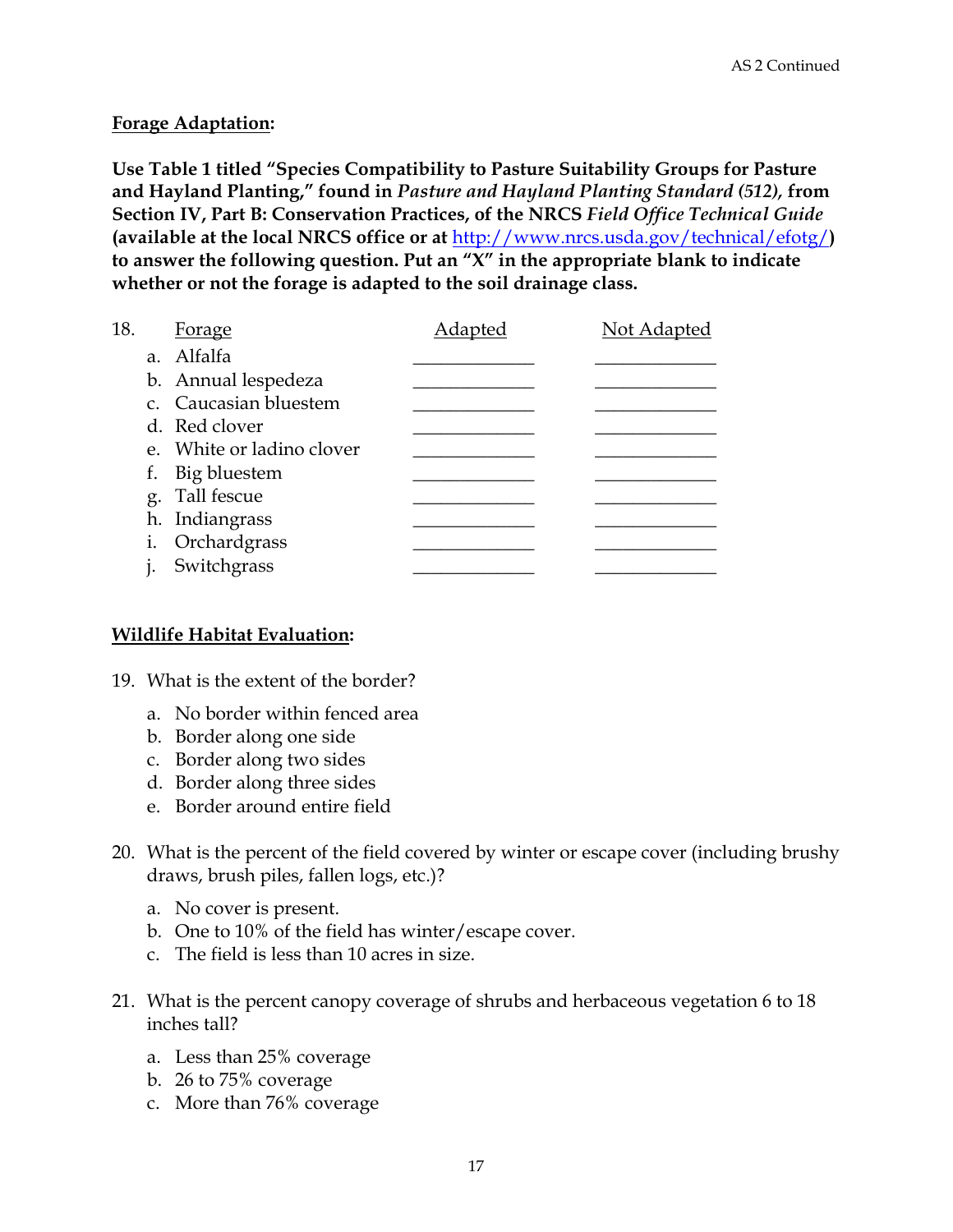- 22. What is the grazing pressure?
	- a. Heavy
	- b. Moderate
	- c. Light
	- d. Rotational
- 23. What is the percent of the ground covered or shaded by both native and introduced legumes?
	- a. 5% or less
	- b. 6 to 50%
	- c. 51% or more
- 24. What is the distance from the center of the field to the edge of the nearest crop field?
	- a. Over 500 feet to the crop field
	- b. 250 to 499 feet to a chiseled or disked crop field
	- c. Less than 249 feet to a chiseled or disked crop field
	- d. 250 to 500 feet to a crop field with no fall tillage or with a crop of winter wheat
	- e. Less than 249 feet to a crop field with no fall tillage or with a crop of winter wheat
- 25. What is the field size? (Percentage of the field within 250 feet of dense woody cover or ungrazed woodland.)
	- a. Less than 25%
	- b. 26 to 50%
	- c. 51 to 75%
	- d. 76 to 100%
- 26. How would you summarize the usefulness of this pasture for wildlife?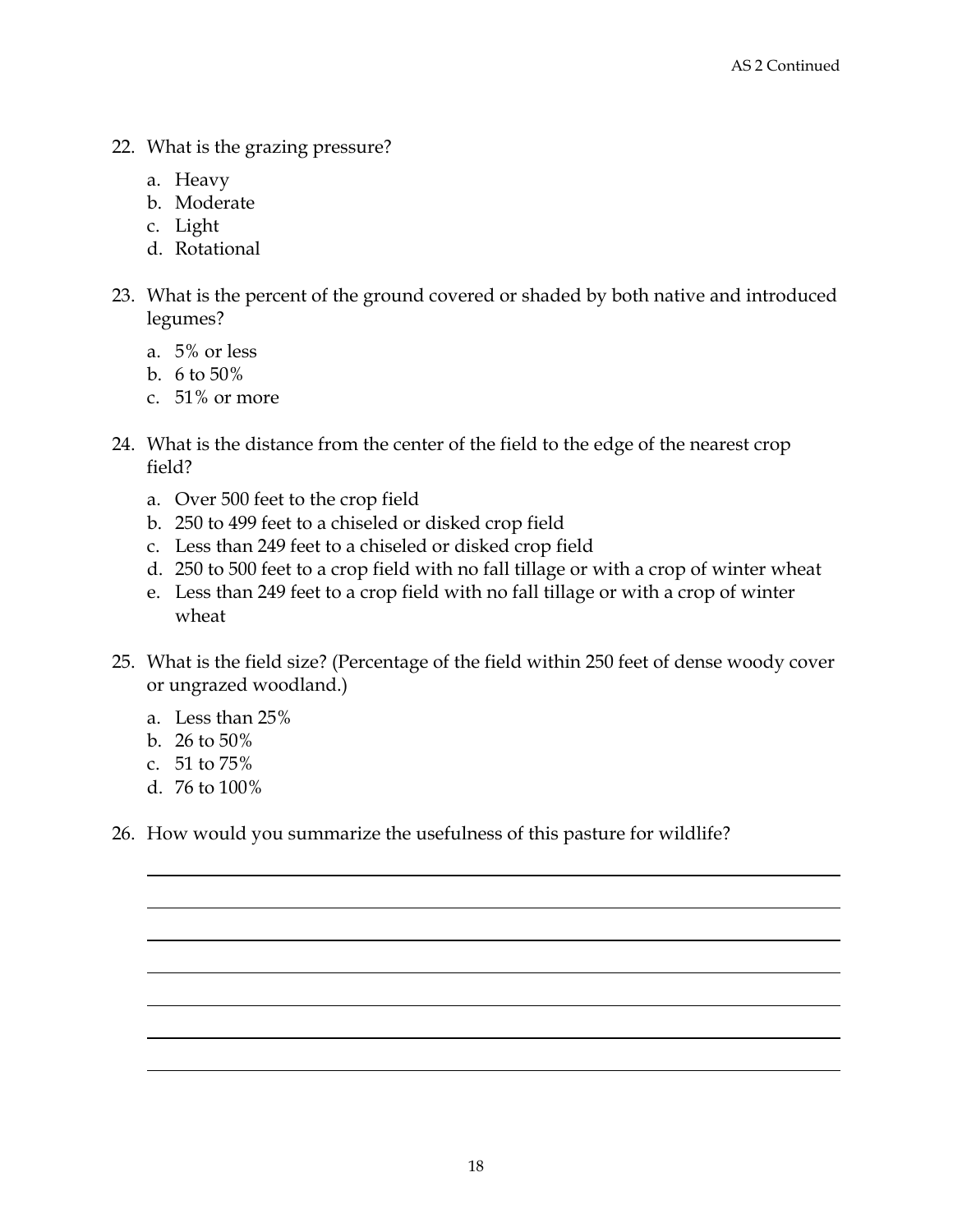#### **Matching Livestock and Forage:**

- 27. When does this livestock herd have the highest forage quality requirement?
	- a. Spring
	- b. Summer
	- c. Fall
	- d. Winter
	- e. High year round
- 28. Does this pasture's growth cycle match the seasonal peak nutritional needs of this livestock herd under present management?
	- a. Yes
	- b. No
- 29. How many pounds of forage dry matter does this herd need to consume per day in each season?
	- a. Spring
	- b. Summer
	- c. Fall
- 30. Is forage availability adequate for this herd in each season? (Find the seasonal dry matter intake requirements; then use the forage efficiency rates for the grazing system to find the total amount of dry matter needed.)

| Season                       | <b>Adequate</b> | Not Adequate |
|------------------------------|-----------------|--------------|
| a. Spring (100 days)         |                 |              |
| b. Summer (100 days)         |                 |              |
| c. Fall $(100 \text{ days})$ |                 |              |

## **Pasture Improvement:**

- 31. What changes should be made in livestock management?
	- a. Continue present management
	- b. Reduce livestock numbers
	- c. Change calving season to a different time of year
	- d. Shorten the calving season to a period of less than 90 days
	- e. Provide higher quality pasture for heifers and steers
	- f. Switch to a management intensive rotational grazing system